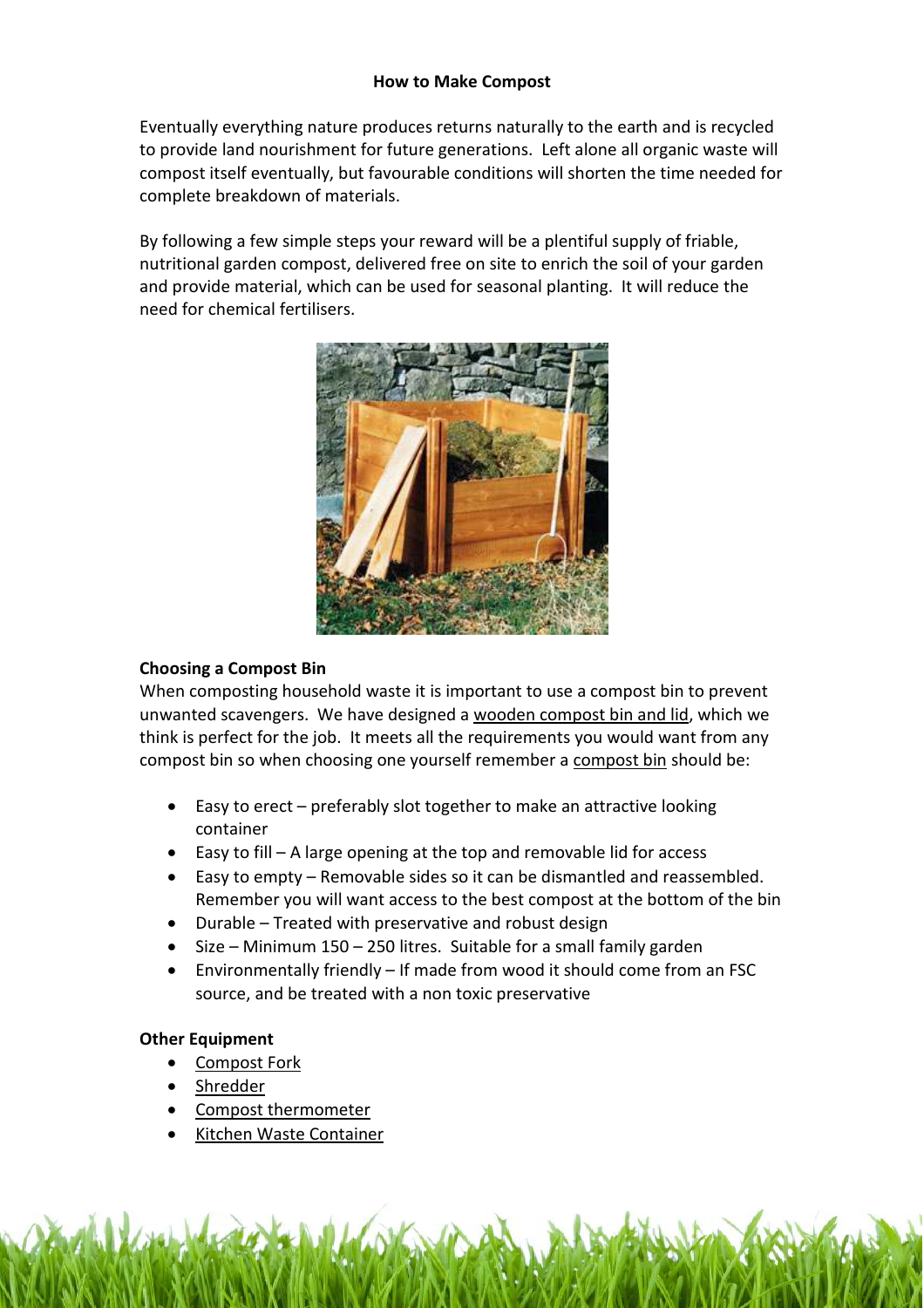# Siting the Compost Bin

For convenience, site the compost bin either near to the source of the materials that will fill it or close to the place where the compost will finally be used. Good drainage is important and a bin placed directly onto the soil will have the benefit of soil microorganisms for decomposition. Avoid a location with too much sun or wind. A warm spot with good air circulation is probably best.

# Essential Ingredients for Making Compost

# Organic material

- Green material such as leaves, grass cuttings, weeds, moss, non-woody plant material and wood ash.
- Brown materials such as bark, twigs, tough plant stems, dry roots, and shredded hedge trimmings and leaves
- Kitchen fruit and vegetable waste, cooked or uncooked, dead flowers, egg shells, coffee grounds, tea bags and small amounts of natural fabrics, paper and wood ash
- Vegetarian animal litter from horses, small pets and poultry, small amounts of bedding such as straw, hay or wood chippings, hair feathers and urine and seaweed



## Moisture

Moisture helps decomposition. Dry materials take longer to compost. Conversely the natural bacteria and worms can't work well in waterlogged conditions and the compost will rot rather than decompose and it may then begin to smell. As a guide, if you squeeze a handful of compost water should not run off. If it does, add dry material to correct the balance. Alternatively if the compost is very dry add a bucket of water. A close fitting lid on top of the compost will help to maintain favourable conditions.

# Air

Air is essential for the microbes and bacteria that develop naturally. They do the initial breaking down process before the worms take over and do the heavy work. Air tends to be compressed out during the initial stages when the compost reduces quite dramatically in volume. Aeration is best done by turning the compost in the early stages and incorporating air evenly through. This helps to give an evenly balanced result. Use a [pitchfork](http://www.recycleworks.co.uk/compost-pitchfork-c-249-p-1-pr-16158.html) to make the job easier.

## **Warmth**

Composting begins with the action of naturally occurring microbes and bacteria. When they are active warmth builds up quickly. The volume of material drops and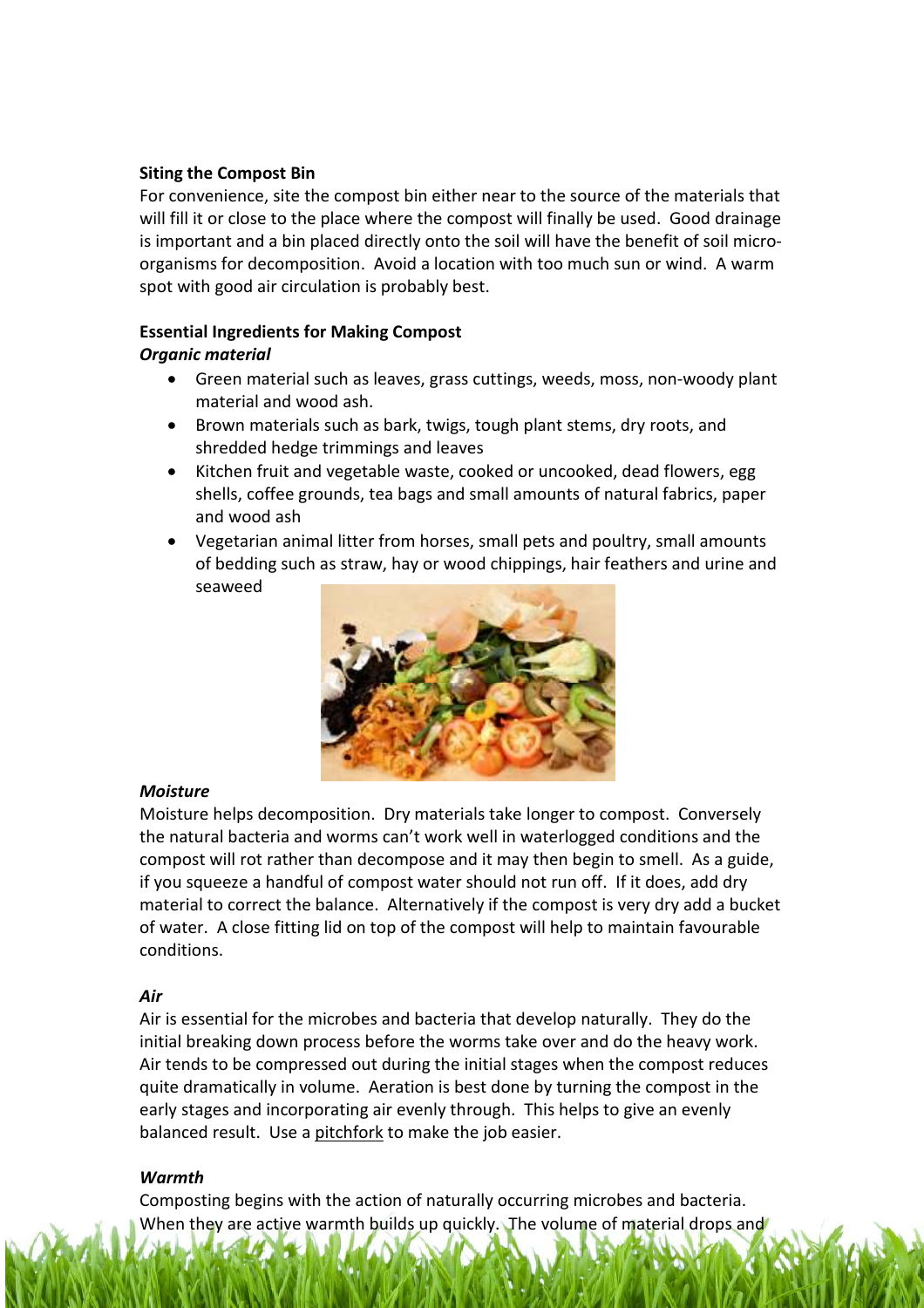the compost begins to compact. It is advisable to turn the compost at this stage to reintroduce air. The compost will then quickly reheat as before. Turning can be done a few times with benefit in the early stages of decomposition. A [pitchfork](http://www.recycleworks.co.uk/compost-pitchfork-c-249-p-1-pr-16158.html) makes the job easier. If the compost reaches a temperature of 150 Fahrenheit weeds and weed seeds will be destroyed. Heat occurs naturally only when soft green materials are present in the compost. If a quarter to a half of the bin contents are soft green material this should be sufficient to build up heat.

#### Time to mature

Once the compost bin is full and the contents have stopped shrinking quickly the compost can be left to mature. At this point you can start a new compost pile. In time the contents will become unrecognisable and the mixture will be ready for use. A big well-managed mixed pile can be ready for use in a few months. An unattended pile may take about a year.



#### How to Make Compost

Gather together as much organic waste as possible and make a loose pile inside your compost bin. These organic materials will soon heat up and the composting process starts. The volume then quickly shrinks.

At this stage it is important to dig over the compost using a pitchfork, to introduce more air into the middle of the pile. This should be done a few times at the early stages, to avoid too much compaction.

The heat naturally generated quickly builds up again as the microbes resume composting in the improved conditions. The temperature will quickly reach around 150 degrees F in a large well-mixed pile. This will help destroy seeds, weeds and disease and the materials will decompose much faster.

Add more material until the pile is as big as the space will allow or the bin is full.

Check regularly. Compost should be moist to give the best results.

If it is dry add a bucket of water. If it is too wet, mix in some brown or dry material and cover to prevent more rain getting in. A well-balanced mixture of green and brown material gives good compost.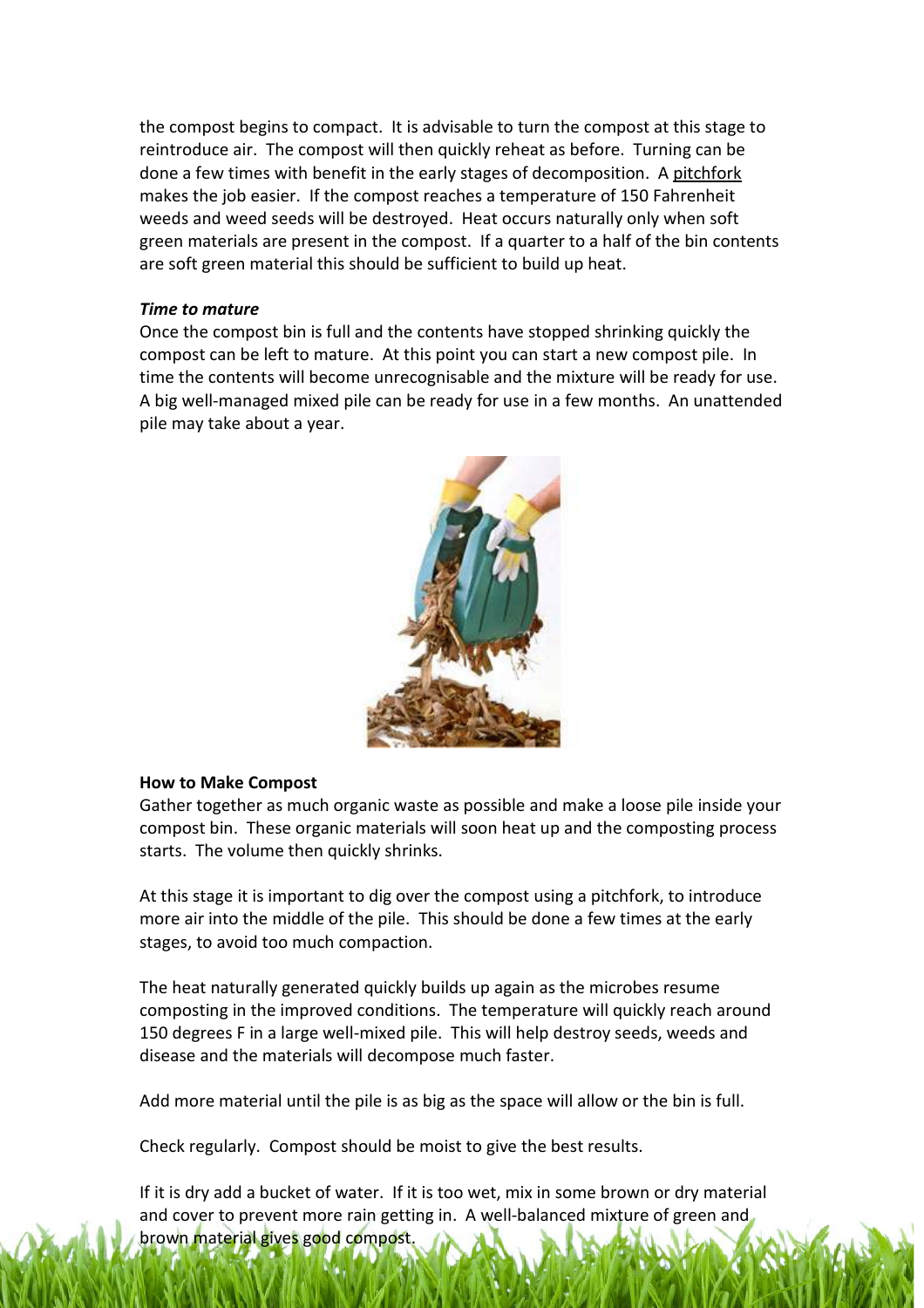Once the compost bin is full and the contents have stopped shrinking the compost can be left to mature.

# Hints & Tips

# Material Size & Composition

The smaller the size of the material waste the faster it will compost. This is especially true for wood trimmings. The regular use of a [shredder](http://www.recycleworks.co.uk/scheppach-lonos-2-shredder-40mm-c-257-p-1-pr-16164.html) will speed up the process of decomposition of dry materials.

Also, composting works best when there is a good mix of materials. It is better to avoid putting in large quantities of one waste type unmixed.



## Unsuitable Materials to Avoid

- Grease, fats and cooking oil
- Raw and cooked meats
- Nappies
- Coal, ash, soot
- Glass
- Plastic
- Metal
- Man-made fabrics
- Large amounts of paper
- Materials that have been treated with herbicide or pesticide
- Plants infested with persistent diseases
- Waste from pet dogs, cats, birds etc

## Leaf composting

If you have large quantities of leaves they are best composted separately, as they can take about a year to decompose. Leaves are tough and tend to be dry, so they also benefit from a heavy shower, and will break down well in an open bin. Again composting leaves can be turned over with a pitchfork to mix and encourage even decomposition.

## **Grass**

Grass has no structure and doesn't decompose well on its own and goes slimy. But when mixed with other compostable materials it will enrich the mixture.